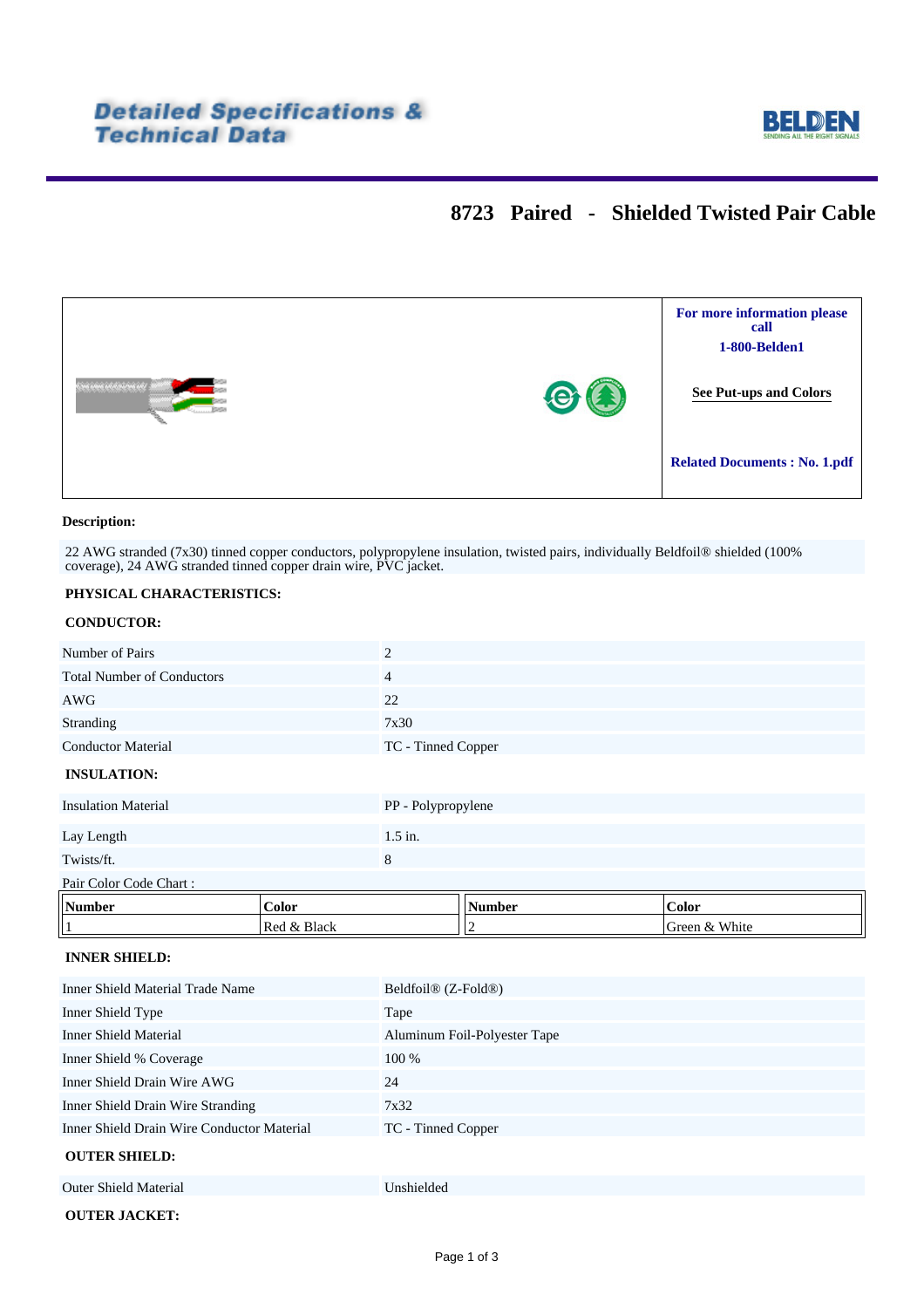

# **8723 Paired - Shielded Twisted Pair Cable**

| <b>Outer Jacket Material</b>                       | PVC - Polyvinyl Chloride           |
|----------------------------------------------------|------------------------------------|
| <b>OVERALL NOMINAL DIAMETER:</b>                   |                                    |
| <b>Overall Nominal Diameter</b>                    | $.160$ in.                         |
| MECHANICAL CHARACTERISTICS:                        |                                    |
| <b>Operating Temperature Range</b>                 | $-30^{\circ}$ C To $+60^{\circ}$ C |
| <b>UL Temperature Rating</b>                       | $60^{\circ}$ C                     |
| <b>Bulk Cable Weight</b>                           | 18.3 lbs/1000 ft.                  |
| Max. Recommended Pulling Tension                   | 50 lbs.                            |
| Min. Bend Radius (Install)                         | $1.6$ in.                          |
| APPLICABLE SPECIFICATIONS AND AGENCY COMPLIANCE:   |                                    |
| <b>APPLICABLE STANDARDS:</b>                       |                                    |
| NEC/(UL) Specification                             | <b>CM</b>                          |
| CEC/C(UL) Specification                            | <b>CM</b>                          |
| EU CE Mark (Y/N)                                   | Yes                                |
| EU RoHS Compliant (Y/N)                            | Yes                                |
| EU RoHS Compliance Date (mm/dd/yyyy):              | 01/01/2004                         |
| <b>FLAME TEST:</b>                                 |                                    |
| <b>UL Flame Test</b>                               | UL1685 UL Loading                  |
| PLENUM/NON-PLENUM:                                 |                                    |
| Plenum $(Y/N)$                                     | N                                  |
| Plenum Number                                      | 82723, 87723, 88723, 1325A         |
| ELECTRICAL CHARACTERISTICS:                        |                                    |
| Nom. Characteristic Impedance                      | 45 Ohms                            |
| Nom. Inductance                                    | $0.17 \mu H/ft$                    |
| Nom. Capacitance Conductor to Conductor @ 1 KHz    | 35 pF/ft                           |
| Nom. Cap. Cond. to Other Cond. & Shield @ 1 KHz    | $62$ pF/ft                         |
| Nominal Velocity of Propagation                    | 66 %                               |
| Nom. Conductor DC Resistance @ 20 Deg. C           | 14.7 Ohms/1000 ft                  |
| Ind. Pair Nominal Shield DC Resistance @ 20 Deg. C | 15 Ohms/1000 ft                    |
| Max. Operating Voltage - UL                        | <b>300 V RMS</b>                   |
| Max. Recommended Current                           | 2.3 Amps per conductor $@25°C$     |

### <span id="page-1-0"></span>**PUT-UPS AND COLORS:**

| Item          | <b>Description</b>       | $\vert$ Put-Up $(ft.)$ | Ship Weight (lbs.) | Jacket Color | <b>Notes</b> |
|---------------|--------------------------|------------------------|--------------------|--------------|--------------|
| 8723 060100   | 2 SH PR #22 PP PVC 100   |                        | າາ<br>∠.∠          | ICHROME      |              |
| 18723 0601000 | 12 SH PR #22 PP PVC 1000 |                        | 19                 | ICHROME      |              |